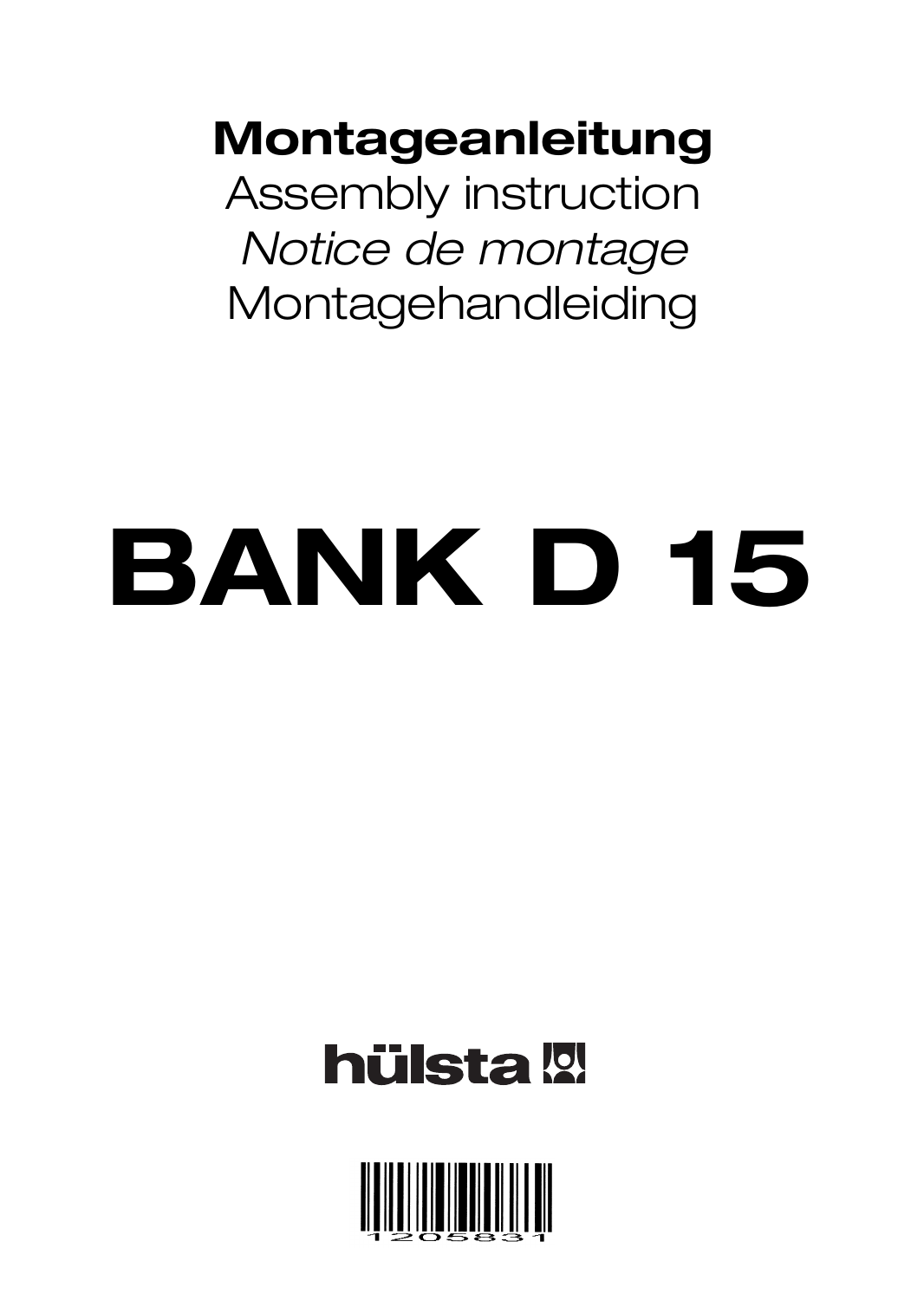# **hülsta <b>W**

#### **MONTAGEANLEITUNG**

### **BANK D15**

ASSEMBLY INSTRUCTION NOTICE DE MONTAGE MONTAGEHANDLEIDING

**GESAMTÜBERSICHT SUMMARY** *VUE GENERALE* **TOTAALOVERZICHT**



**Lesen Sie zuerst die Anleitung und beginnen Sie dann mit der Montage** Before starting with the fitting, please read carefully the assembly instruction Avant de commencer avec le montage, nous vous prions de bien lire le notice de montage Voordat uw met de montage begint, a.u.b. de montagehandleiding lezen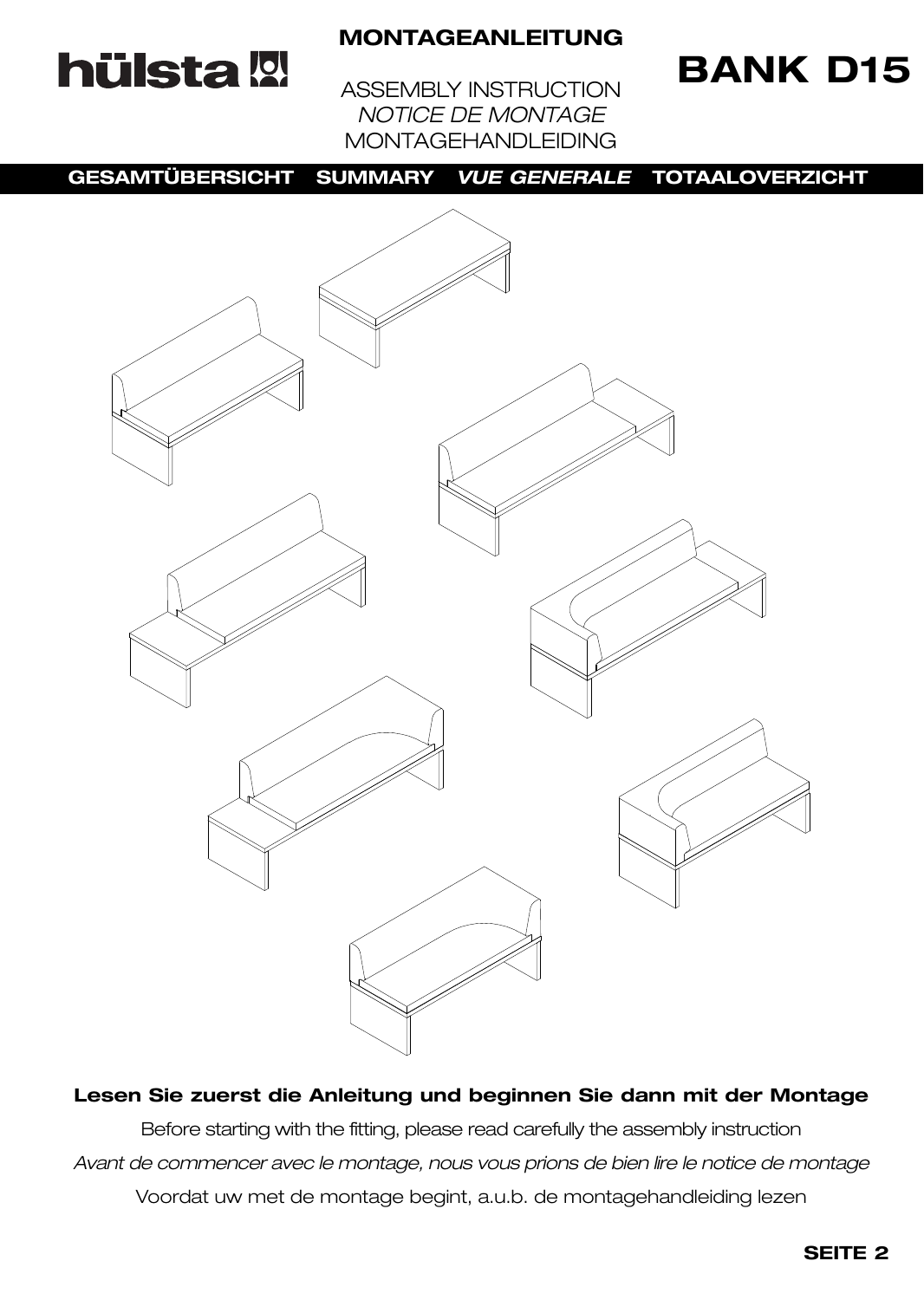# **hülsta W**

#### **Montageanleitung**

Assembly instruction Notice de montage montagehandleiding

# **BANK D15**

**GESAMTÜBERSICHT SUMMARY** *VUE GENERALE* **TOTAALOVERZICHT**

**Montage darf nur durch fachkundiges Personal erfolgen!** Fitting has to be done by qualified personnel Le montage doit uniquement être effectué par de main d'œuvre spécialisée Montage uitsluitend door vakkundig personeel







**Beschlagbeutel 1610** Accessories bag 1610

Sachets de ferrures 1610 Zakjes met beslagdelen 1610









**A 10x**







**Beschlagbeutel 1627**

Accessories bag 1627 Sachets de ferrures 1627 Zakjes met beslagdelen 1627



**4x25**

### **Markierungspfeil muß zur Bohrung in der Bauteilkante zeigen!**

Arrow on cam must point to hole in the edge of the panel! Placer la flèche repère au perçage sur le chant de l'élément! Pijl in de kopse kant van betreffende onderdeel wijzen!

#### **Verehrter Kunde, hier haben Sie die Möglichkeit die mitgelieferten Schrauben nachzumessen!**

Dear customer, here you find a possibility to measure the delivered screws! Cher client, ici vous avez la possibilité de mésurer les vis livrées! Beste klant, hier heeft uw de mogelijkheid de schroeven te meten!

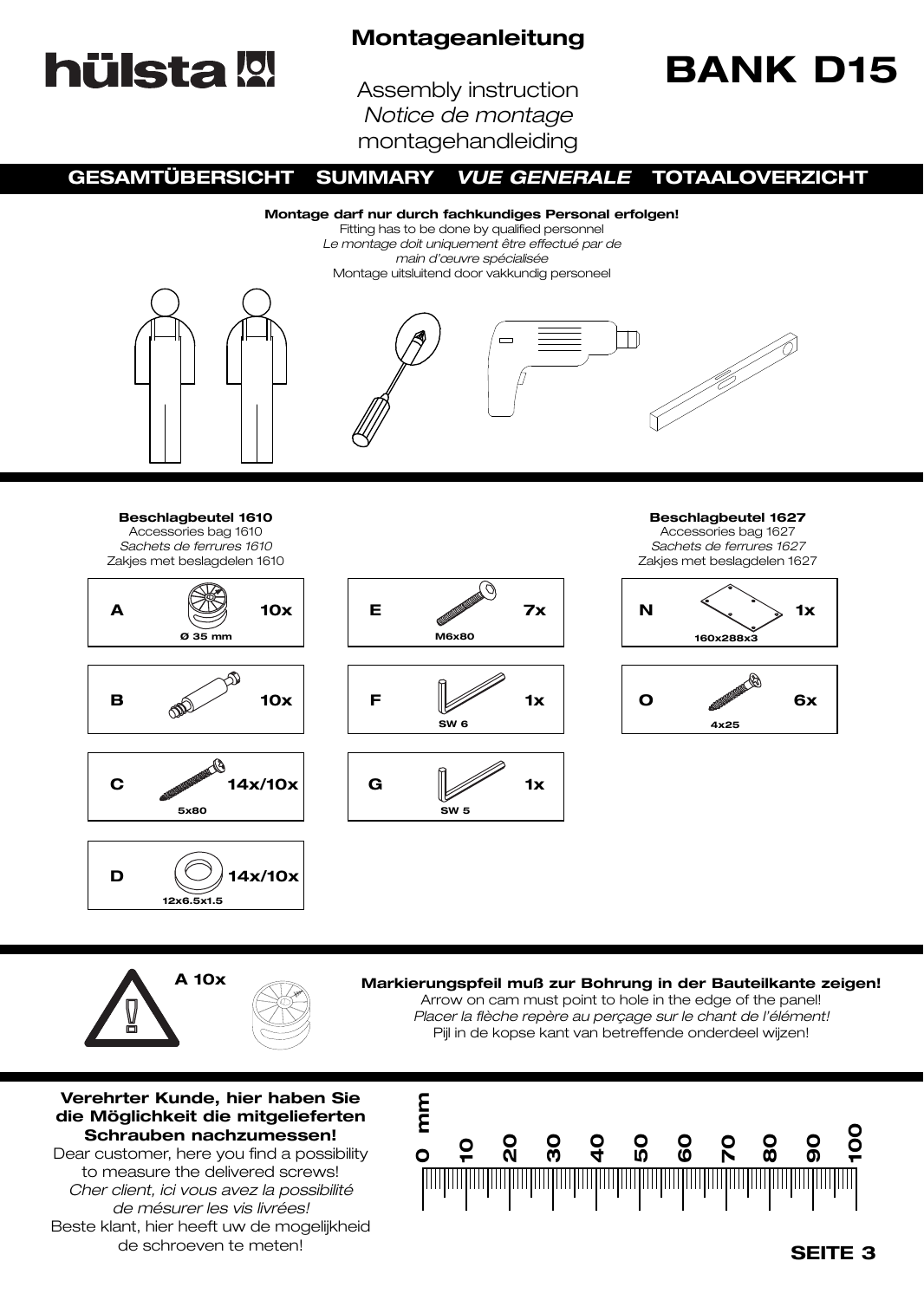# **hülsta &**

#### **MONTAGEANLEITUNG**

### **BANK D15**

ASSEMBLY INSTRUCTION NOTICE DE MONTAGE MONTAGEHANDLEIDING

**GESAMTÜBERSICHT SUMMARY** *VUE GENERALE* **TOTAALOVERZICHT**





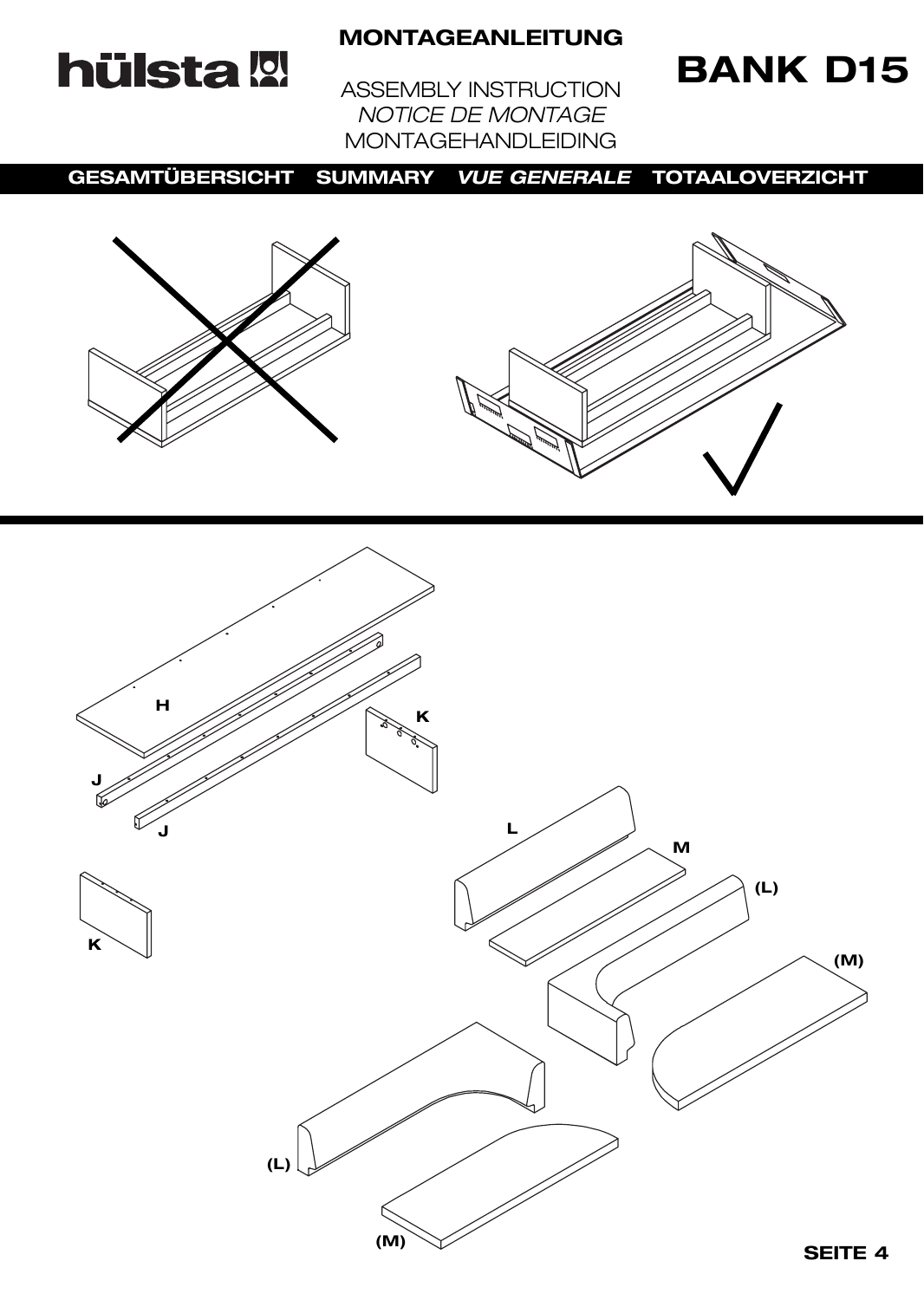

# **BANK D15**

ASSEMBLY INSTRUCTION NOTICE DE MONTAGE MONTAGEHANDLEIDING



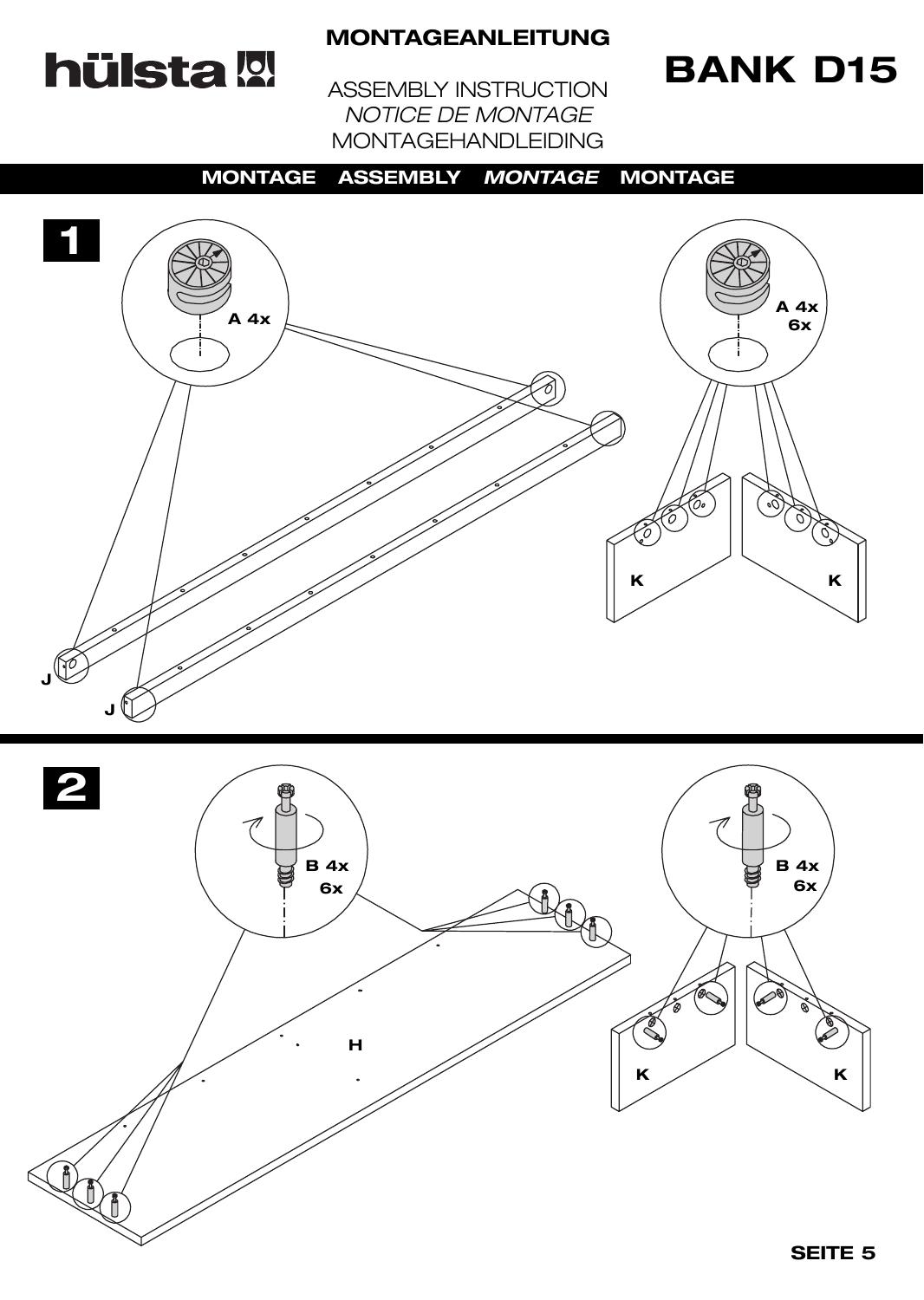# hülsta<sup>lg</sup>

#### **MONTAGEANLEITUNG**

### **BANK D15**

ASSEMBLY INSTRUCTION NOTICE DE MONTAGE **MONTAGEHANDLEIDING** 

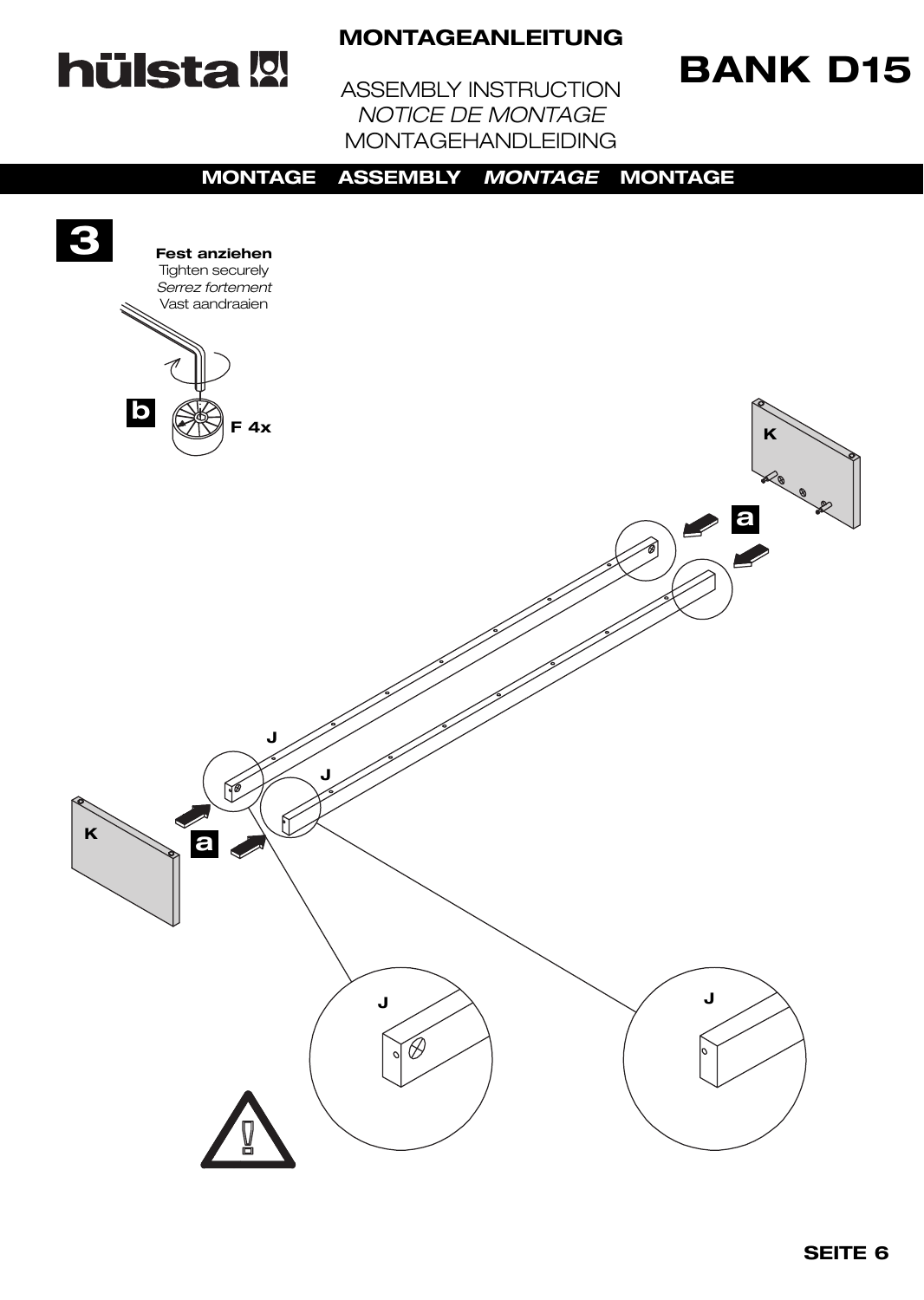# **hülsta W**

4

#### **MONTAGEANLEITUNG**

### **BANK D15**

**ASSEMBLY INSTRUCTION** NOTICE DE MONTAGE **MONTAGEHANDLEIDING** 

#### **MONTAGE ASSEMBLY MONTAGE MONTAGE**





**Fest anziehen** Tighten securely Serrez fortement Vast aandraaien

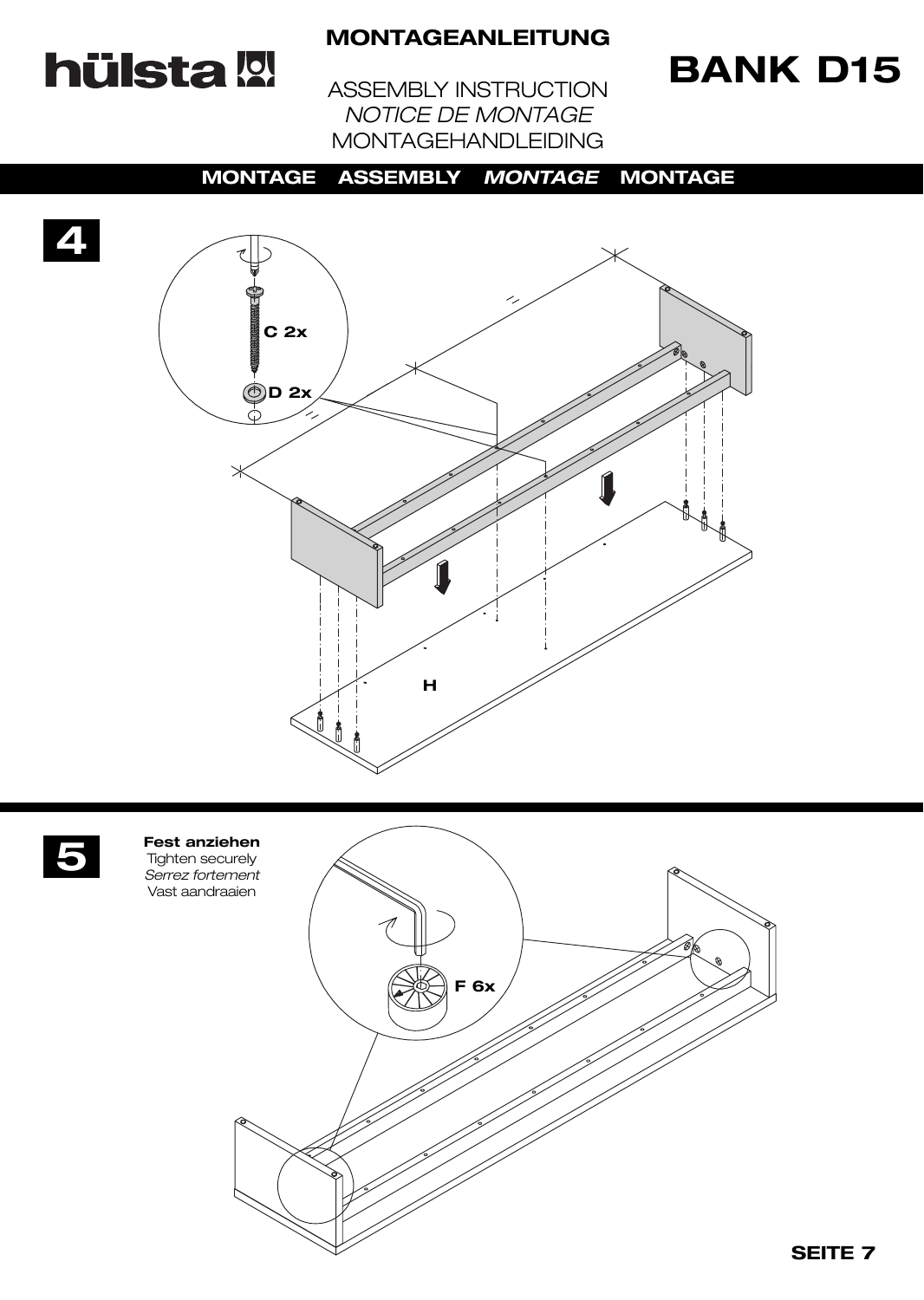

### **BANK D15**

ASSEMBLY INSTRUCTION NOTICE DE MONTAGE MONTAGEHANDLEIDING



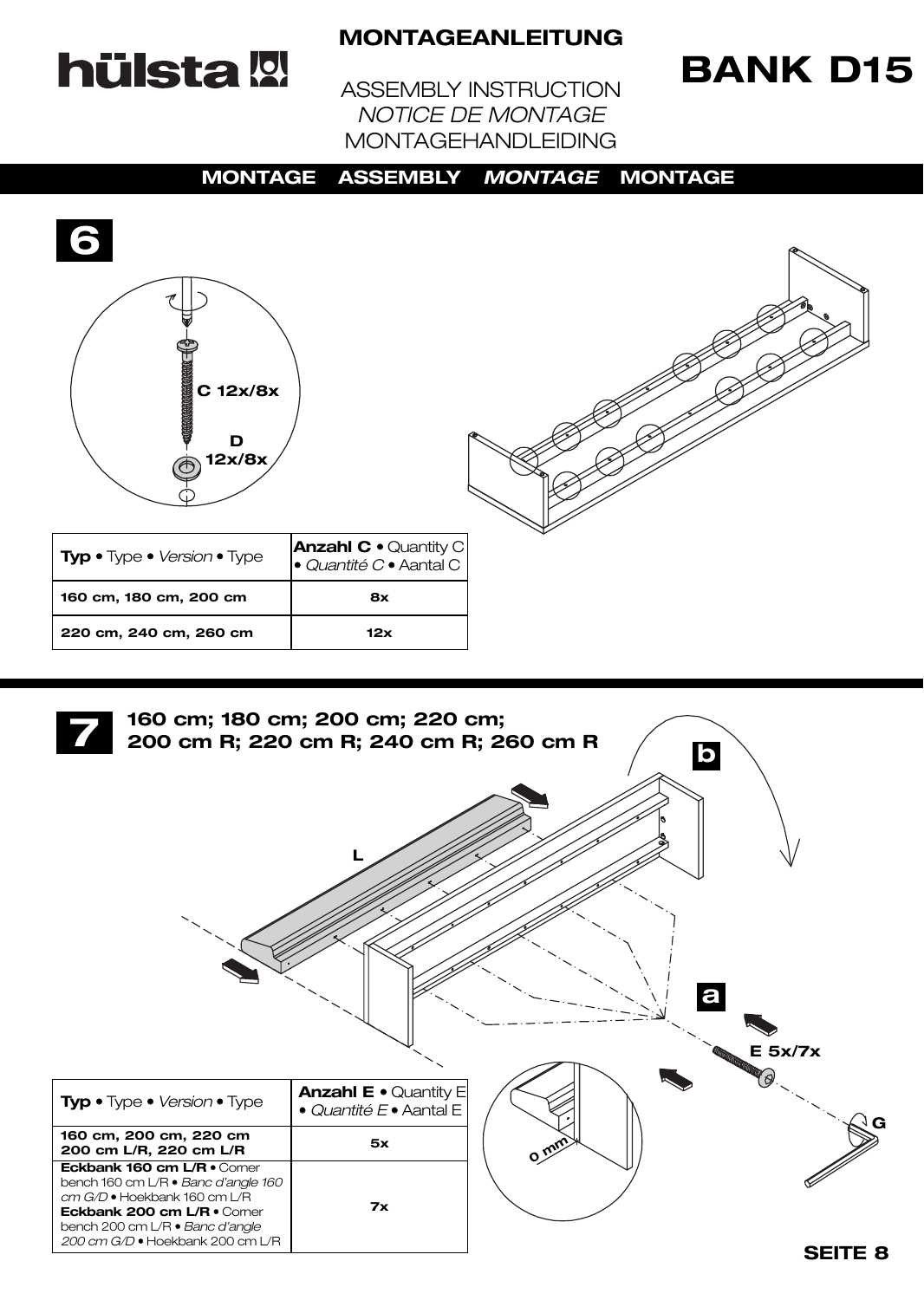# **hülsta W**

#### **MONTAGEANLEITUNG**

# **BANK D15**

ASSEMBLY INSTRUCTION NOTICE DE MONTAGE MONTAGEHANDLEIDING

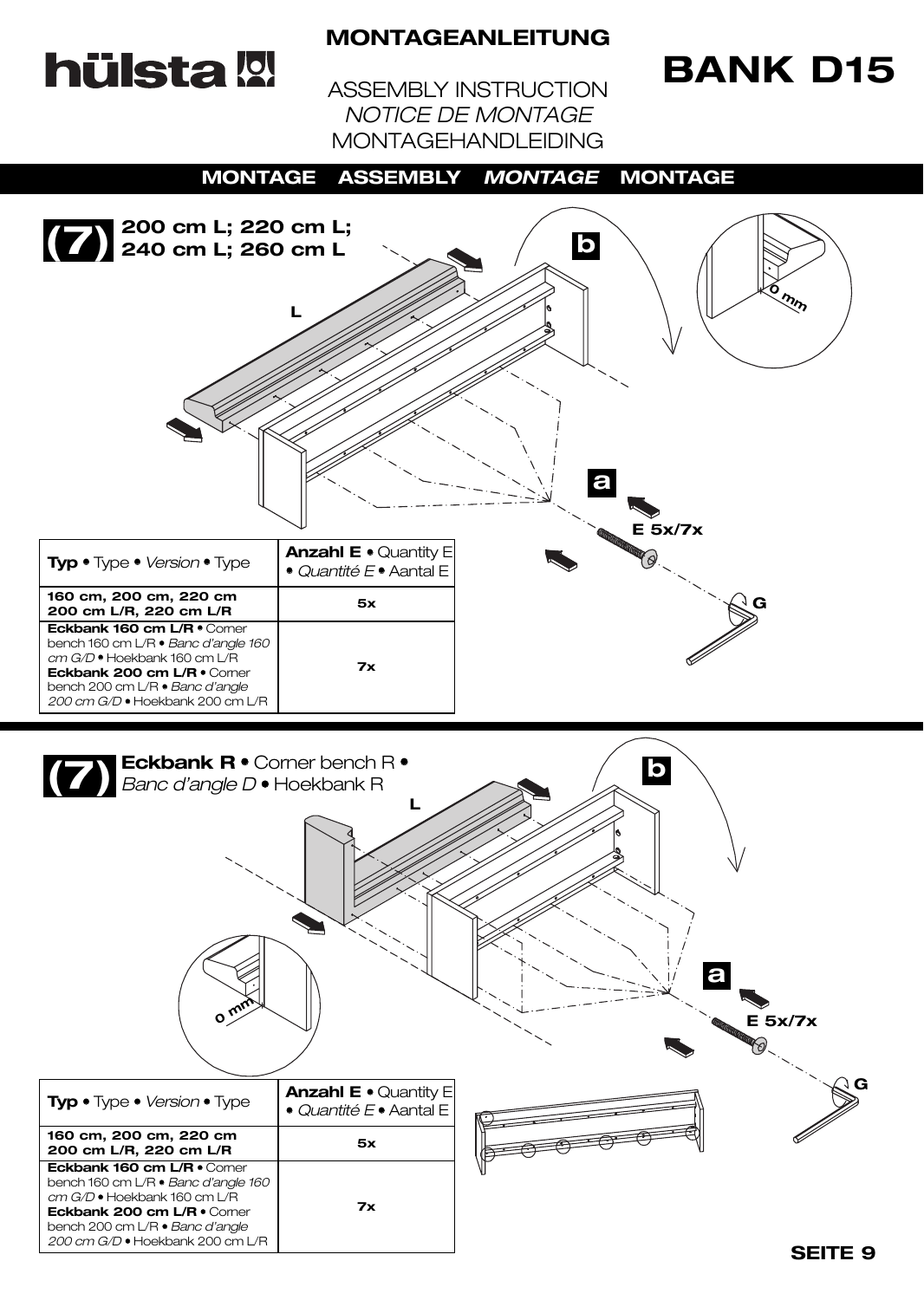# **hülsta**恩

**8**

#### **MONTAGEANLEITUNG**

# **BANK D15**

ASSEMBLY INSTRUCTION NOTICE DE MONTAGE MONTAGEHANDLEIDING



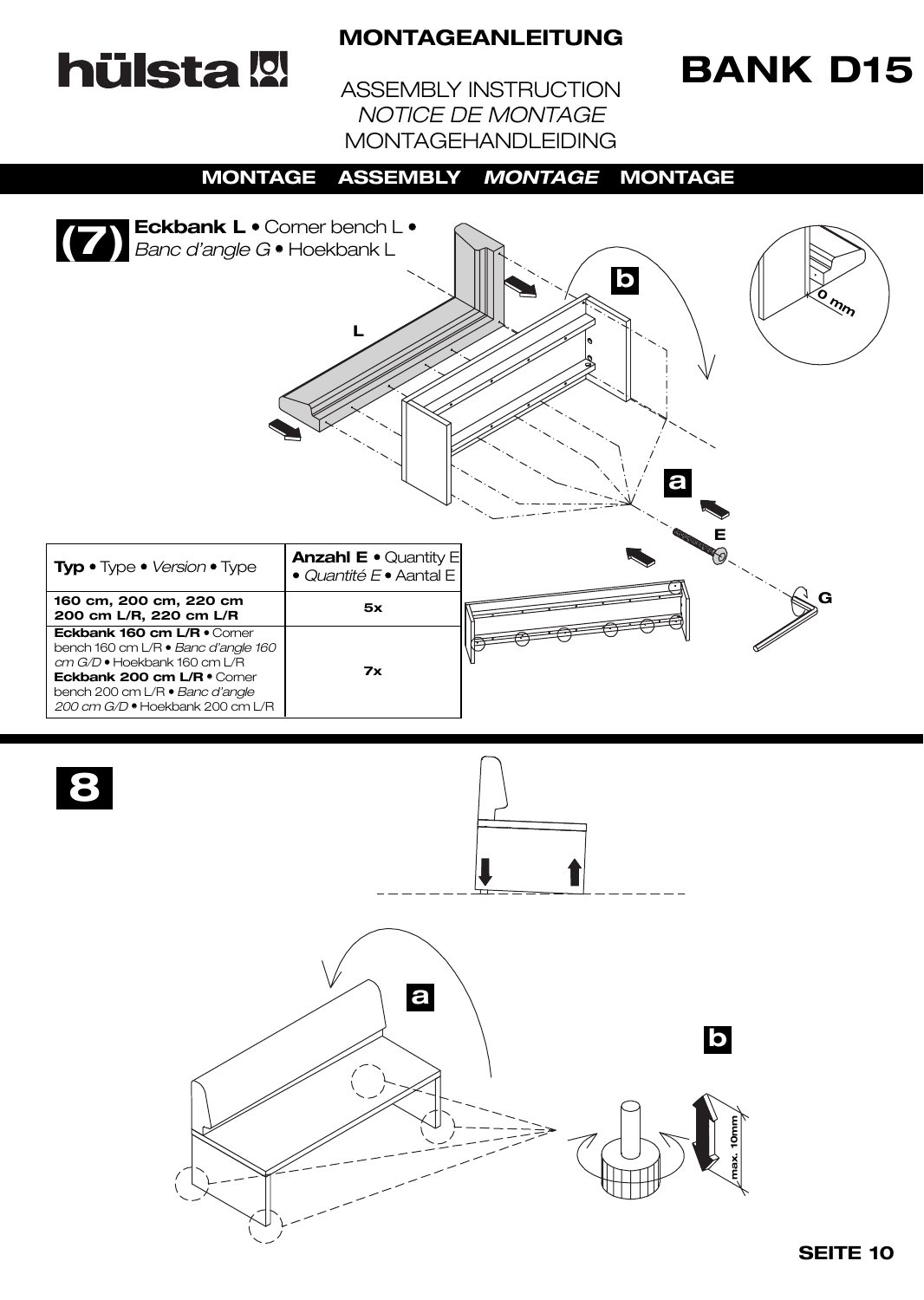

### **BANK D15**

ASSEMBLY INSTRUCTION NOTICE DE MONTAGE MONTAGEHANDLEIDING





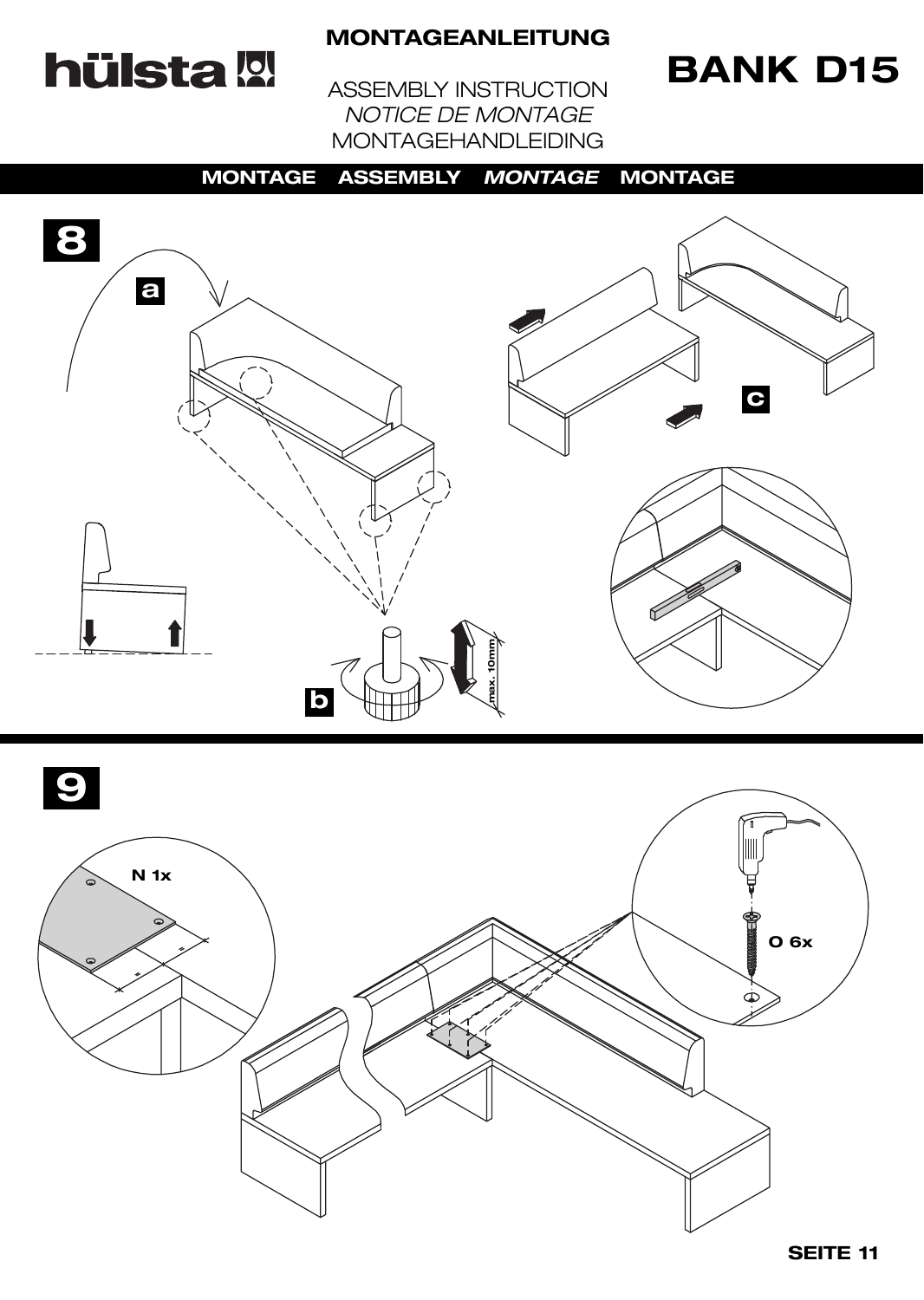

### **BANK D15**

ASSEMBLY INSTRUCTION NOTICE DE MONTAGE MONTAGEHANDLEIDING